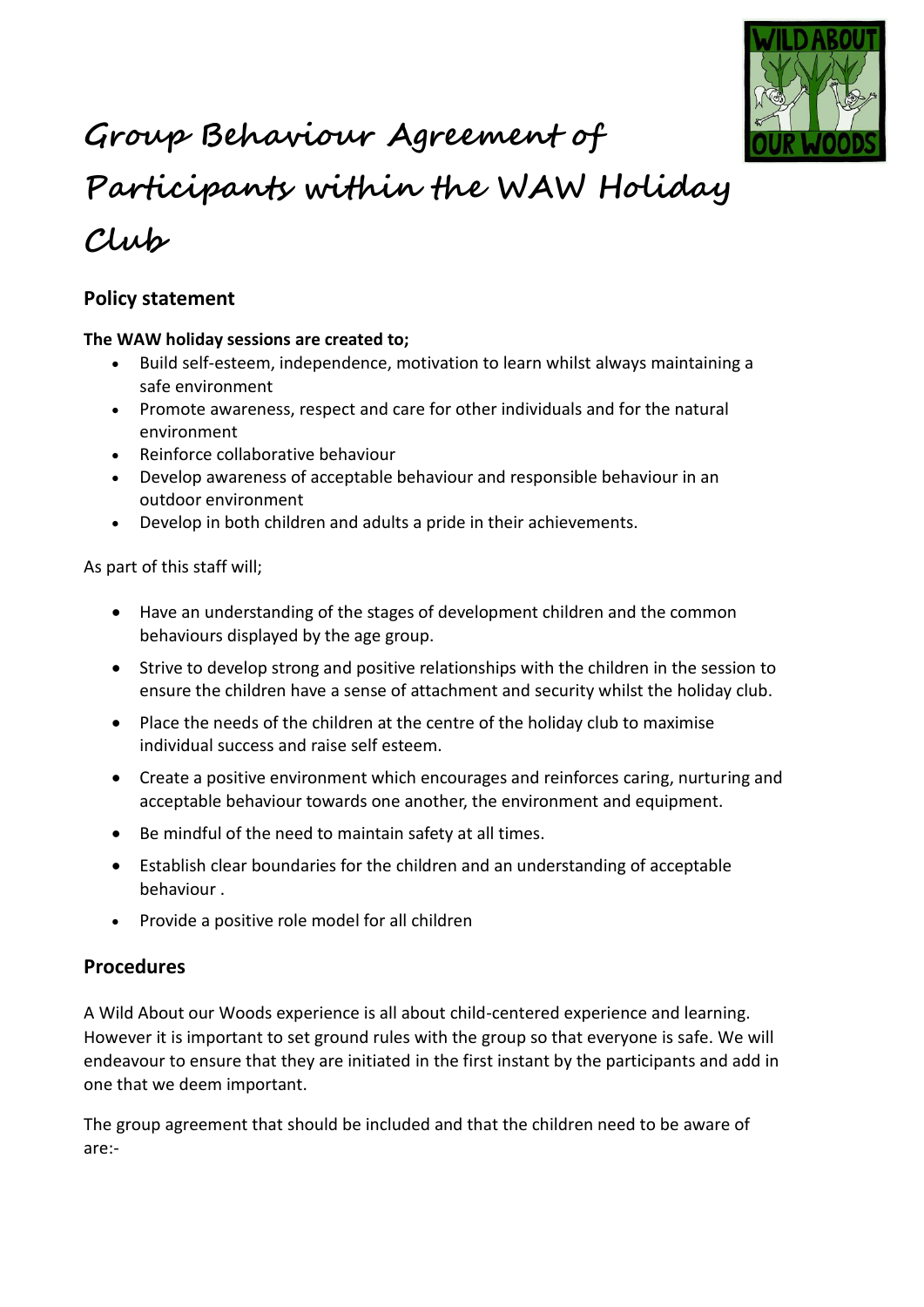- $\downarrow$  Physical boundaries within the woods how far they are allowed to go
- $\downarrow$  Acceptable behaviour towards each other (for example no bullying)
- $\frac{1}{\sqrt{2}}$  Fire and Safety rules. These should be carried out even when there is no fire
- $\downarrow$  Of how to respond the whistle when blown three times (stop what you are doing and join the group asap)
- $\downarrow$  Of how to respond when the Wild About our Woods Leader calls '1,2,3 where are you?' (to respond 1,2,3, I'm here)
- $\downarrow$  Any agreed new Covid 19 practices as per latest government guidance

#### **The following things need to be discussed and be more like guidance for the participants to follow**

- $\triangleq$  Avoiding putting their fingers in mouths
- $\ddot{+}$  Children need to know what they have to ask an adult, for example going to the toilet and use of tools
- $\downarrow$  As the experience grows it is important that the group is aware of acceptable behaviour that will help everyone enjoy their time in the woods
- $\ddot{\bullet}$  Be aware of themselves and others at all times, especially when using tools or around the fire
- $\downarrow$  Hold, carry and use tools in a way that you have been shown and in no other way
- $\frac{1}{2}$  Tools are to be returned to the box or bag when not in use
- $\frac{1}{2}$  Be made aware to look above, below and around for hazards
- $\downarrow$  Check that no one is in the way before starting a task
- $\downarrow$  Think of the consequences of what they are doing
- $\bigstar$  No horseplay around the fire and tools
- $\downarrow$  If a leader asks you to stop, you must stop immediately
- **F** Remain within the limits of the site where you are working

The Role of the Wild About our Woods Session Leader, helper and children in creating a positive Wild About our Woods environment.

#### **The Wild About our Woods Session Leader and helper will:**

- $\ddot{\bullet}$  Create a positive environment which encourages and reinforces caring, nurturing and acceptable behaviour towards one another, the environment and equipment
- **Promote effective relationships in which all are accepted, valued and treated equally**
- $\frac{1}{2}$  Be mindful of the need to maintain safety at all times
- $\bigstar$  Establish clearly defined standards of behaviour
- $\downarrow$  Provide a positive role model for all children and volunteers
- $\ddot{\phantom{1}}$  Place the needs of the children, including needs linked to their preferred learning styles, social and behavioural needs at the centre of the Wild About our Woods curriculum to maximize individual success and raise self-esteem.